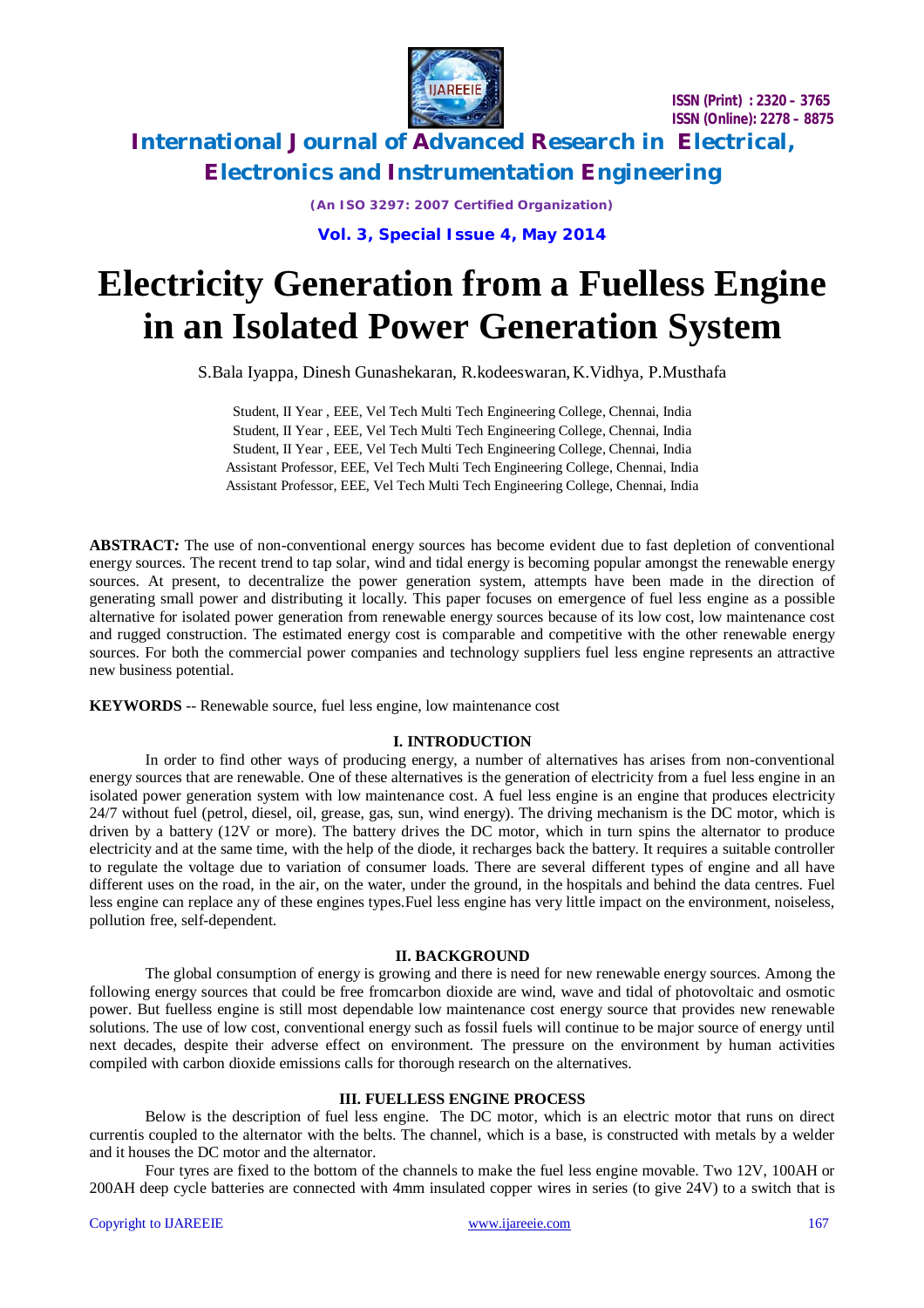

# **International Journal of Advanced Research in Electrical, Electronics and Instrumentation Engineering**

*(An ISO 3297: 2007 Certified Organization)*

# **Vol. 3, Special Issue 4, May 2014**

off and from the switch to the DC motor. The insulated wires are used to connect the alternator AC output to both the load and 24V, 60A charger. The charger provides constant recharging of the batteries as the DC motor consumes energy from the batteries. The positive and negative terminals of the charger are connected to the positive and negative terminals of the batteries respectively with the switch on, the batteries turn the DC motor, the DC motor drives the alternator and the alternator produces electricity having voltage up to 240V and carries the load while charging the batteries at the same time with the help of the electricity also supplied to the charger. The voltage meter shows a constant



Fig. 1 Overview of Generator and Motor connection

value of 240V for as long as the switch is on. The alternator has diode that gives polarity (+ve and –ve) to the batteries and capacitor that stores electrical charges smoothens the electricity supplied by the alternator.

### **IV. Exploitation Possibilities**

There are many possible ways to exploit the energy from fuel less engine when fully operated. With each of the possibilities, it seems the fuel less engine will be very useful and dependable. Below are brief descriptions of some of the possible approaches:

#### **A. On Road**

The fuel less engine can replace the diesel engines used in the vast majority of modern heavy road vehicles such as trucks, buses, long distance trains, large scale portable power engines and most farm and mining vehicles. **B. On air**

Both the petrol and diesel engines used in air planes can be replaced with fuel less engines.

#### **C.On Water**

Fuel less engines can replace the high speed engines that are used to power yachts, ships and lines along the high seas.

### **D. Under Ground**

Fuel less engines can also replace diesel powered engines that are used by mining and mineral extraction sector worldwide to harness natural resources such as aggregate precious metals, iron ore, coal and oil gas.

### **E. In Hospitals:**

Fuel less engines can replace emergency backup generators that must be made available for any major medical health care facilities due to critical nature of work

### **F. Behind Data Centres**:

Fuel less engines can be used to power computers, theheart of today's industry. When servers and systems go down, communication can be lost, business stops, data is lost, workers sit idle and just about everything comes to a halt.

# **V. D.C Motor Development**

Copyright to IJAREEIE www.ijareeie.com 168 The output capacity of the fuel less engine is determined mainly by output capacity of the dc motorThe dc motor capacity must exceed that of the alternator coupled to the dc motor in order to produce maximum alternator output capacity.Many dc motors of different output capacities are on sale throughout the world markets from 2hp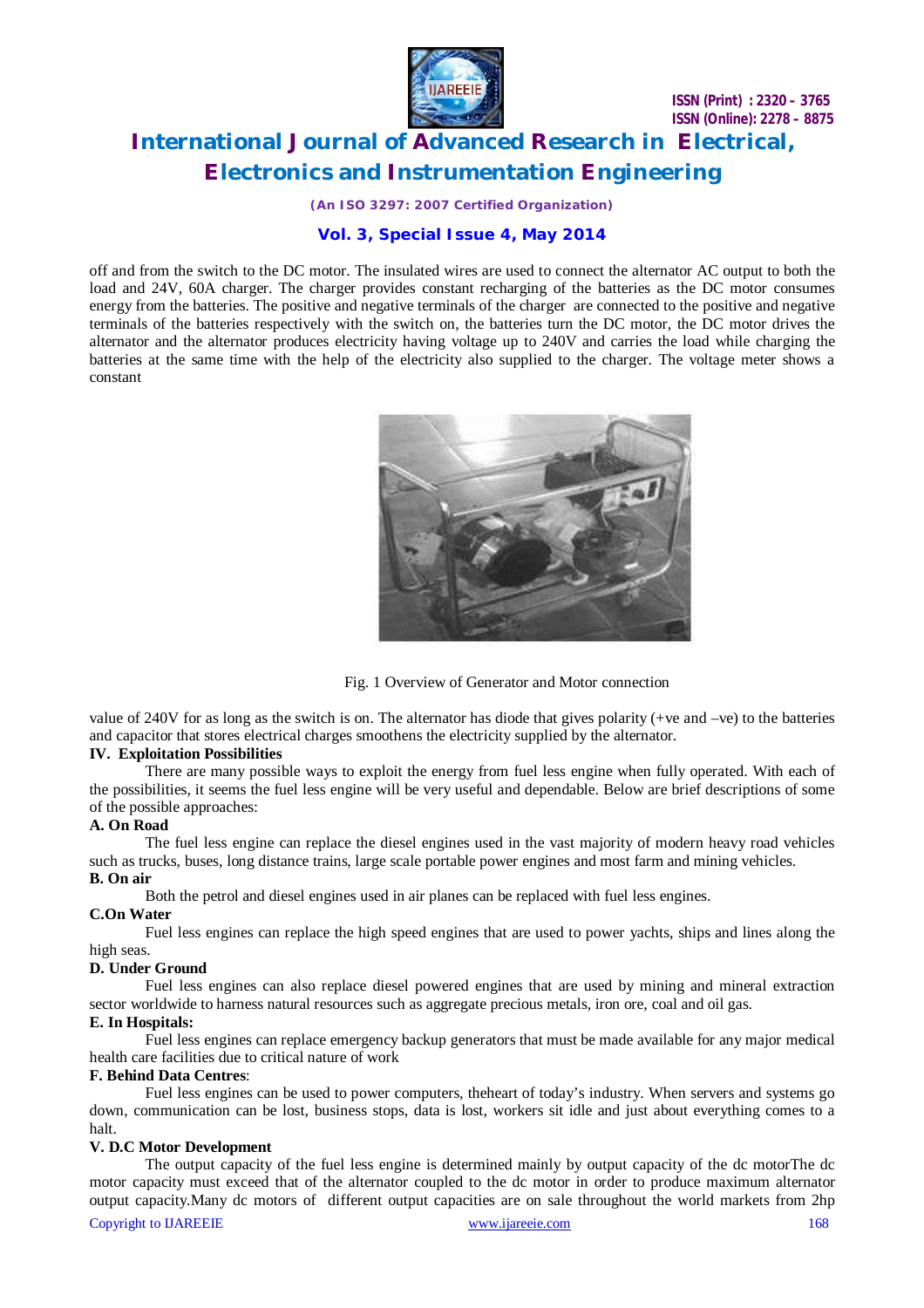

# **International Journal of Advanced Research in Electrical, Electronics and Instrumentation Engineering**

*(An ISO 3297: 2007 Certified Organization)*

# **Vol. 3, Special Issue 4, May 2014**

(1.5kwatts) to 500hp (373kwatts).The development of the dc motor has been on for more than a century since these dc motors of smaller capacities are used in cars, tape recorders, pump machines, fans, winders, etc. The ultimate focus is to couple dc motor whose output capacity is more than that of alternator in order to drive the alternator maximally.

### **VI. POTENTIALS OF FUELLESS ENGINE**

The application of fuelless engine to generate electricity is restricted to capacity of both the D.C. motor and the alternator. This implies that the availability of DC motor and alternator of large capacity gives the fuelless engine its potentials.Research has shown that the potential for fuelless engine globally is more than five times the potential of wind and solar for the fact that it works 24/7 on daily basis in any part of the world. Several D.C motor manufacturers throughout the World.

# **VII. EARLY IMPLEMENTATION**

First envisioned by Nikola Tesla in the early years of the 20thcentury, the fuelless engine is a device that is understood to function without the need for a wired power source. Even so, the concept of a mass produced fuelless engine has remained an interesting proposition to engineers today. Many papers have been written on the feasibility of building such an engine based on the work of Tesla. At conferences and trade shows, it is not unusual to find engineers who speak in support of the idea of Tesla's fuelless engine from time to time, small scale models were constructed. However, there does not appear to be at this a working prototype that can be produced for use in industry or by the general populace.

### **VIII. THE INNOVATION**

The newest and most promising renewable energy technology competing with self- charging competingwith self charging inverters is the fuelless engine though costlier than the latter.The self- charging inverters could be in modules of 5000watts while fuelless engine could be designed and constructed to the two-thirds of the 500hp (373kw) capacity of the DC motor that drives the alternator thereby producing 333hp (248.7kw) outputIt was observed that the output remains constant irrespective of the number of the batteries used starting from 1 or 2 batteries in series to produce 24v that drives the dc motor although using 2 number of 200AH deep cycle batteries drives the DC motor faster than using 2 number of 100AH deep cycle batteries.Once the rate of discharging the batteries is equal to the rate of charging the batteries then the output voltage remains constant and the fuelless engine could operate 365 days without any interruption. This is an ideal renewable energy source. The source of energy comes from within the realm of physics but there is an opposing challenge to the 1stlaw of thermodynamics which is generally referred to as principle or law of conservation of energy.The technique to generate electricity out of this fuelless engine has been tested and proved reliable and steady.

### **IX. FUTURE PROSPECTS**

When D.C motors of higher capacity than 500hp are coupled to the alternator whose capacities are lower than that of the D.C motors, then maximal output capacity of the alternator could be obtained. Fuelless engines can be incorporated into automobiles in order to have fuelless automobiles that would run without fuel

### **X. ADVANTAGES**

1. The energy produced is clean and non-polluting

- 2. It is a renewable energy that will help reduce our reliance on the burning of fossil fuels.
- 3. The electricity supply is constant, efficient and occupies small area depending on its size
- 4. Deep cycle batteries last for 5 year and. Uses rechargeable batteries to drive the D.C motor

5. Isolated energy generation

6. Possesses no threats to life and properties.

### **XI. DISADVANTAGES**

1. costlier than self-charging inverters that can produce similar power

2. Occupies wider area than self-charging inverters.